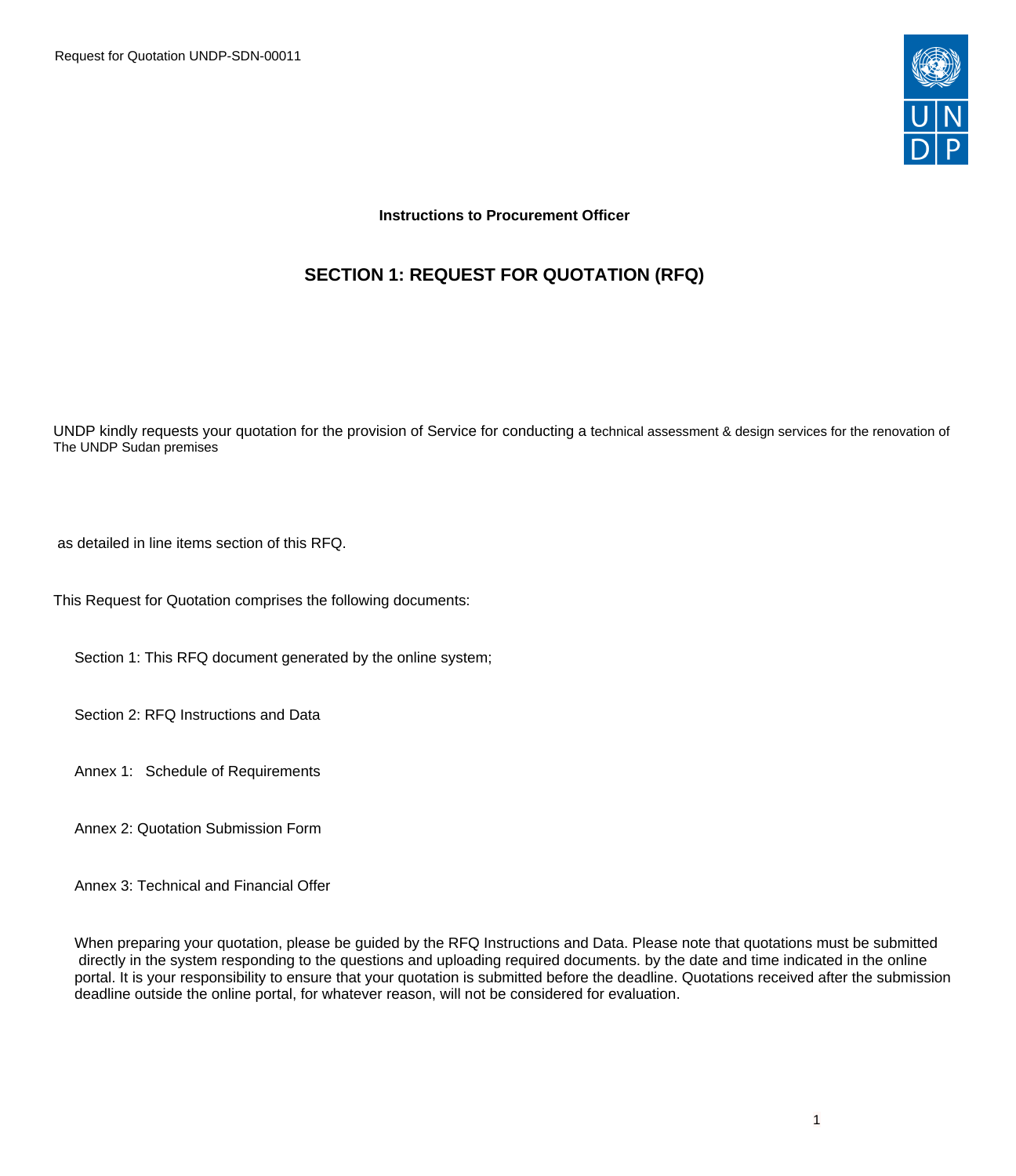

Quotations must be submitted directly in NextGenERP supplier portal following this link:<http://supplier.quantum.partneragencies.org> using the profile you may have in the portal.

Follow the instructions in the user guide to search for the tender using Negotiation ID in this document.

In case you have never registered before, follow this link to register a profile:

[https://estm.fa.em2.oraclecloud.com/fscmUI/faces/PrcPosRegisterSupplier?prcBuId=300000127715297&\\_adf.ctrl](https://estm.fa.em2.oraclecloud.com/fscmUI/faces/PrcPosRegisterSupplier?prcBuId=300000127715297&_adf.ctrl-state=azywmctp_1&_afrLoop=6329722925931702&_afrWindowMode=0&_afrWindowId=null&_afrFS=16&_afrMT=screen&_afrMFW=1042&_afrMFH=575&_afrMFDW=1280&_afrMFDH=720&_afrMFC=8&_afrMFCI=0&_afrMFM=0&_afrMFR=144&_afrMFG=0&_afrMFS=0&_afrMFO=0)[state=azywmctp\\_1&\\_afrLoop=6329722925931702&\\_afrWindowMode=0&\\_afrWindowId=null&\\_afrFS=16&\\_afrMT=screen&\\_afrMFW=104](https://estm.fa.em2.oraclecloud.com/fscmUI/faces/PrcPosRegisterSupplier?prcBuId=300000127715297&_adf.ctrl-state=azywmctp_1&_afrLoop=6329722925931702&_afrWindowMode=0&_afrWindowId=null&_afrFS=16&_afrMT=screen&_afrMFW=1042&_afrMFH=575&_afrMFDW=1280&_afrMFDH=720&_afrMFC=8&_afrMFCI=0&_afrMFM=0&_afrMFR=144&_afrMFG=0&_afrMFS=0&_afrMFO=0) [2&\\_afrMFH=575&\\_afrMFDW=1280&\\_afrMFDH=720&\\_afrMFC=8&\\_afrMFCI=0&\\_afrMFM=0&\\_afrMFR=144&\\_afrMFG=0&\\_afrMFS=0&\\_a](https://estm.fa.em2.oraclecloud.com/fscmUI/faces/PrcPosRegisterSupplier?prcBuId=300000127715297&_adf.ctrl-state=azywmctp_1&_afrLoop=6329722925931702&_afrWindowMode=0&_afrWindowId=null&_afrFS=16&_afrMT=screen&_afrMFW=1042&_afrMFH=575&_afrMFDW=1280&_afrMFDH=720&_afrMFC=8&_afrMFCI=0&_afrMFM=0&_afrMFR=144&_afrMFG=0&_afrMFS=0&_afrMFO=0) [frMFO=0](https://estm.fa.em2.oraclecloud.com/fscmUI/faces/PrcPosRegisterSupplier?prcBuId=300000127715297&_adf.ctrl-state=azywmctp_1&_afrLoop=6329722925931702&_afrWindowMode=0&_afrWindowId=null&_afrFS=16&_afrMT=screen&_afrMFW=1042&_afrMFH=575&_afrMFDW=1280&_afrMFDH=720&_afrMFC=8&_afrMFCI=0&_afrMFM=0&_afrMFR=144&_afrMFG=0&_afrMFS=0&_afrMFO=0)

Do not create a new profile if you already have one. Use the forgotten password feature in case you do not remember the password or the username from previous registration.

Thank you and we look forward to receiving your quotations.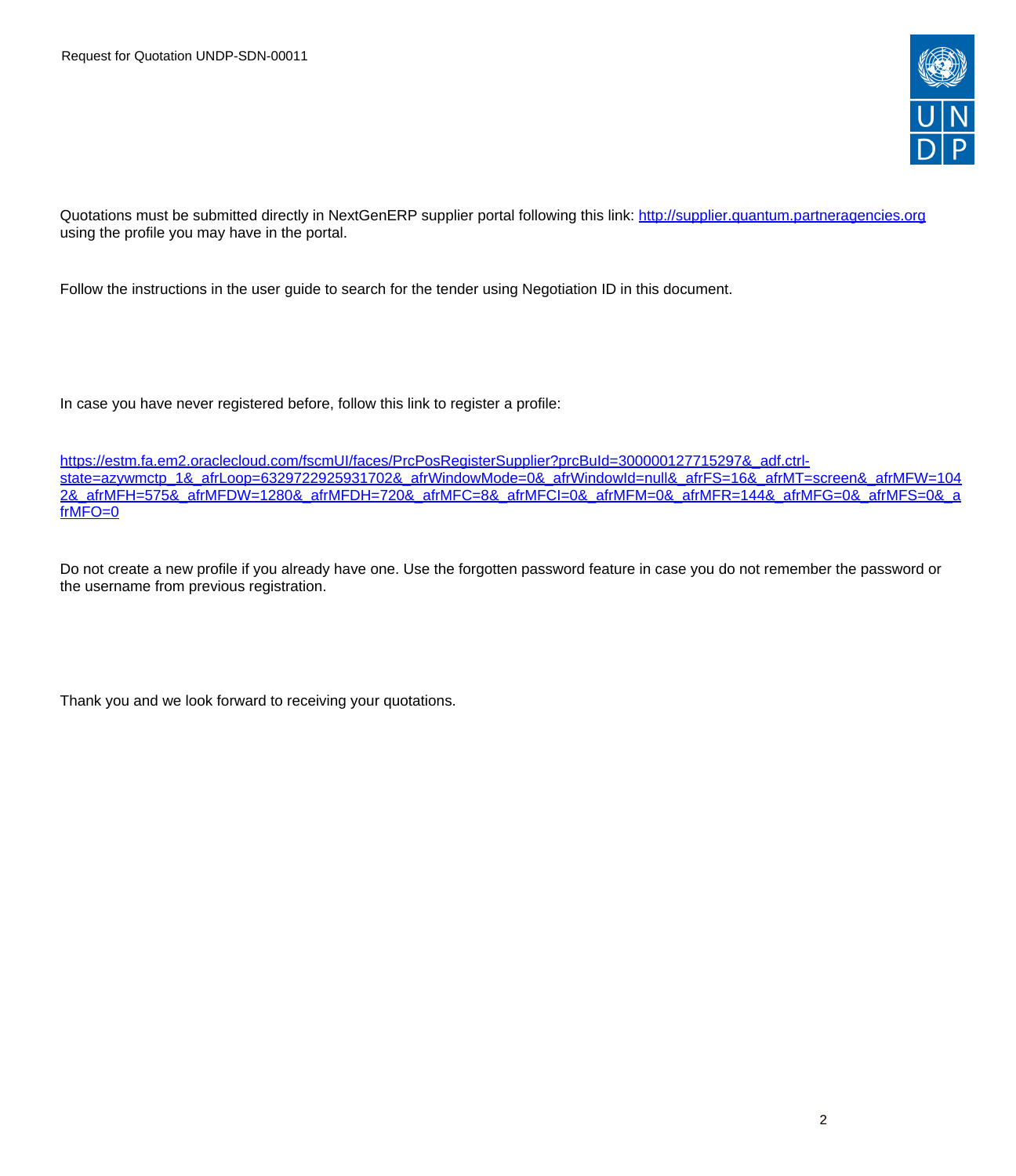

## **Table of Contents**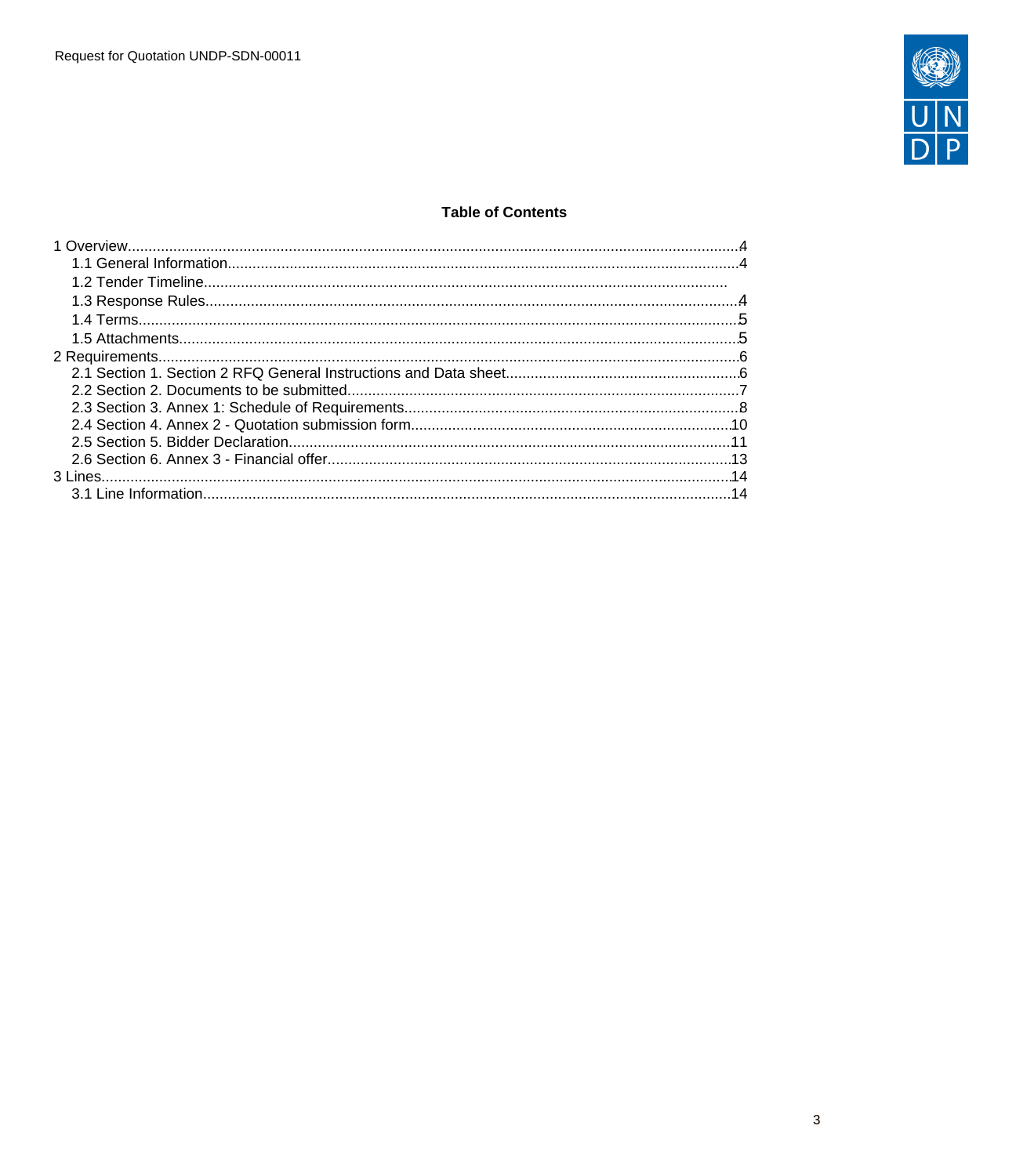

# <span id="page-3-0"></span>**1 Overview**

## <span id="page-3-1"></span>**1.1 General Information**

| Title                      | RFQ to do Technical Assessment & Design Services for the Renovation Of The UNDP                                                                                                                                                                                                                                                                                                                                                                                                                                                                                                                                                                                                                                                                                                                                                                                                                                               |
|----------------------------|-------------------------------------------------------------------------------------------------------------------------------------------------------------------------------------------------------------------------------------------------------------------------------------------------------------------------------------------------------------------------------------------------------------------------------------------------------------------------------------------------------------------------------------------------------------------------------------------------------------------------------------------------------------------------------------------------------------------------------------------------------------------------------------------------------------------------------------------------------------------------------------------------------------------------------|
| <b>Contact Point</b>       | Liza Djierdjian                                                                                                                                                                                                                                                                                                                                                                                                                                                                                                                                                                                                                                                                                                                                                                                                                                                                                                               |
| <b>Outcome</b>             |                                                                                                                                                                                                                                                                                                                                                                                                                                                                                                                                                                                                                                                                                                                                                                                                                                                                                                                               |
| E-Mail                     | liza.djierdjian@undp.org                                                                                                                                                                                                                                                                                                                                                                                                                                                                                                                                                                                                                                                                                                                                                                                                                                                                                                      |
| <b>Reference Number</b>    | UNDP/SDN/RFQ/22/023                                                                                                                                                                                                                                                                                                                                                                                                                                                                                                                                                                                                                                                                                                                                                                                                                                                                                                           |
| <b>Beneficiary Country</b> | Sudan                                                                                                                                                                                                                                                                                                                                                                                                                                                                                                                                                                                                                                                                                                                                                                                                                                                                                                                         |
| <b>Introduction</b>        | Interested suppliers must submit their offer directly in the system as instructed in the solicitation document,<br>following the instructions in the available user guide. if you have an account, log in in this link: http://supplier.<br>nextgenerp.partneragencies.org/ using your username and password. User the forgotten<br>password/username feature if you do not remember them. If you do not have an account already, you can<br>register one following this link: https://estm.fa.em2.oraclecloud.com/fscmUI/faces/PrcPosRegisterSupplier?<br>prcBuld=300000127715271<br>Search for the specific tender using search filters and subscribe to the tender in order to get notifications in<br>case of amendments of the tender document. If you need support with the online system, you can contact<br>the contact details of this tender as indicated in the solicitation document.<br><b>UNDP Sudan Office</b> |

Procurement unit

## **1.2 Tender Timeline**

| <b>Preview Date</b> |                                     |
|---------------------|-------------------------------------|
|                     | Open Date 22/06/22 14:52 PM         |
|                     | <b>Close Date</b> 06/07/22 12:00 PM |

**Time Zone** Coordinated Universal Time

# <span id="page-3-2"></span>**1.3 Response Rules**

This negotiation is governed by all the rules displayed below.

| <b>Rule</b>                                        |
|----------------------------------------------------|
| Negotiation is restricted to invited suppliers     |
| Suppliers are allowed to respond to selected lines |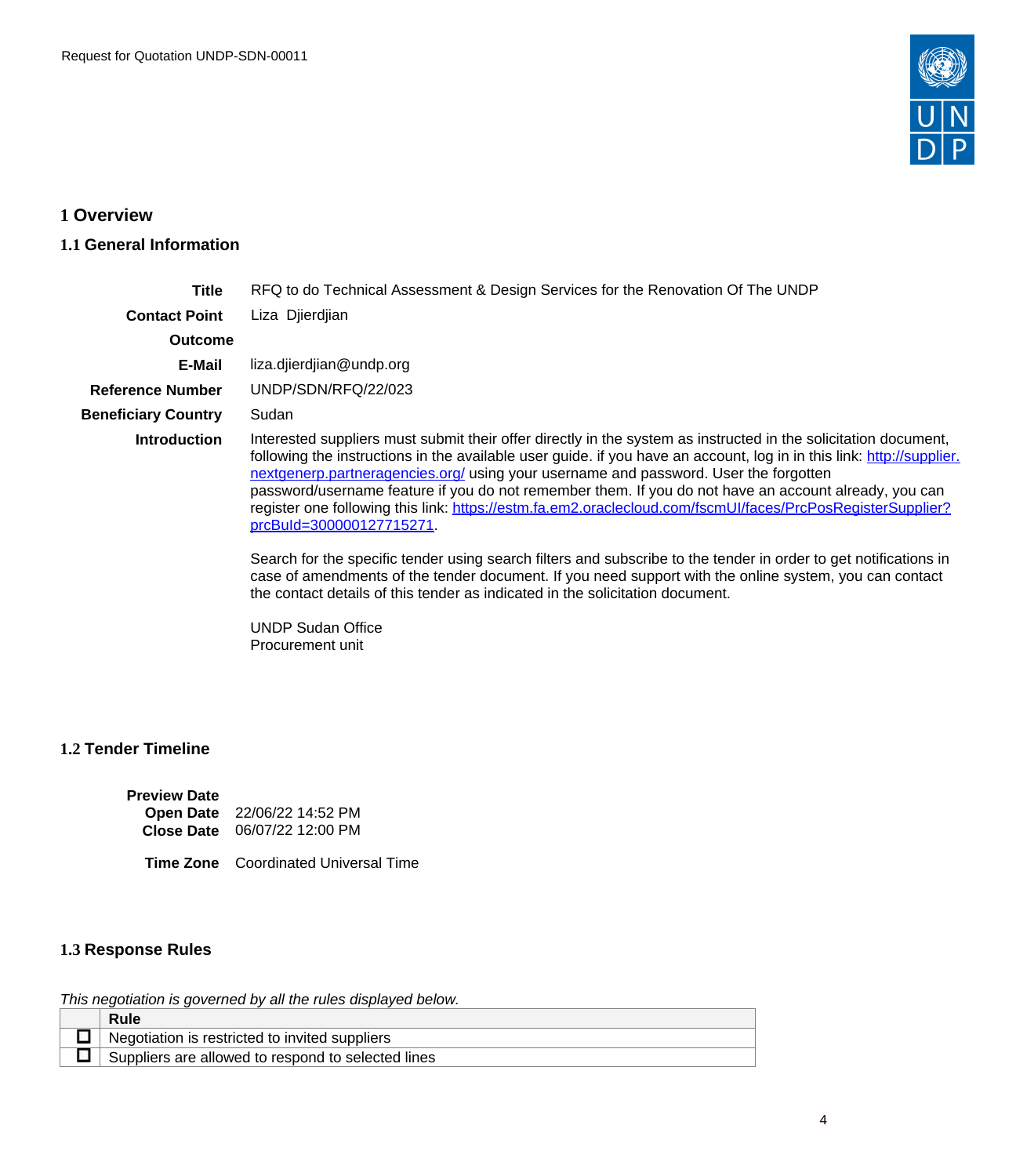

|  | Rule                                                     |
|--|----------------------------------------------------------|
|  | Suppliers are allowed to provide multiple responses      |
|  | Suppliers are allowed to revise their submitted response |

## <span id="page-4-0"></span>**1.4 Terms**

## **Negotiation Currency** USD ()

## **Eligible Response Currencies**

Check the one currency in which you will enter your response.

| Response | Description                                | <b>Price Precision</b> |
|----------|--------------------------------------------|------------------------|
| Currency |                                            |                        |
| JSD.     | <b>RFQ General Instructions to Bidders</b> | -                      |

## <span id="page-4-1"></span>**1.5 Attachments**

| <b>File Name or URL</b>        | <b>Type</b> | <b>Description</b>                                         |
|--------------------------------|-------------|------------------------------------------------------------|
| SOW RFQ Assessment & Design of | File        | SOW RFQ Assessment & Design of<br>UNDP Sudan Premises 2022 |
| Financial Offer.docx           | File        |                                                            |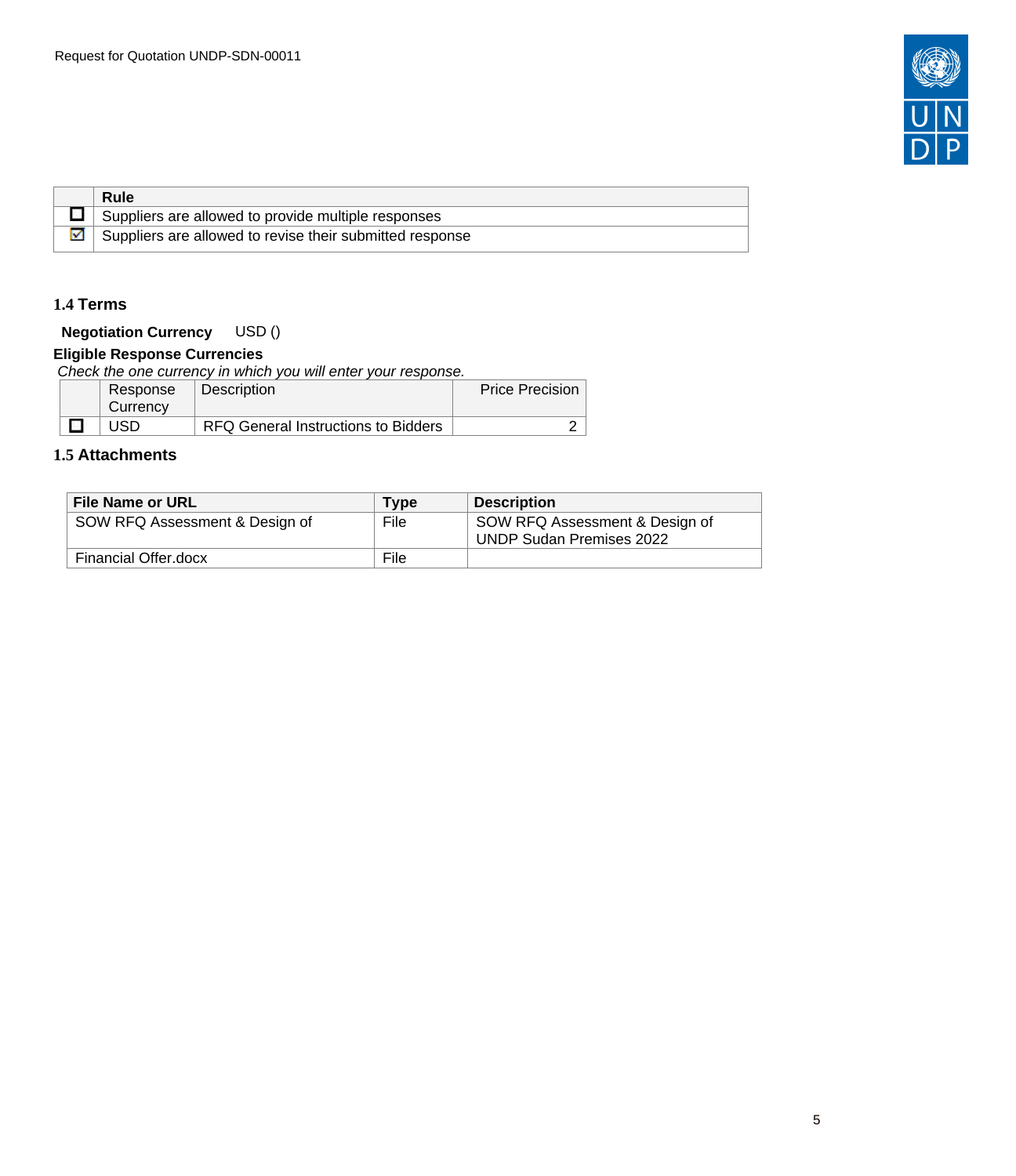

# <span id="page-5-0"></span>**2 Requirements**

\*Response is required

Dear Supplier,

Please review carefully the requirements and questions in this section. Provide answers as required and upload supporting documents when requested so.

## <span id="page-5-1"></span>**2.1 Section 1. Section 2 RFQ General Instructions and Data sheet**

### 1. **Introduction**

Bidders shall adhere to all the requirements of this RFQ, including any amendments made in writing by UNDP. This RFQ is conducted in accordance with the [UNDP Programme and Operations Policies and](https://popp.undp.org/SitePages/POPPBSUnit.aspx?TermID=254a9f96-b883-476a-8ef8-e81f93a2b38d&Menu=BusinessUnit)  [Procedures \(POPP\) on Contracts and Procurement](https://popp.undp.org/SitePages/POPPBSUnit.aspx?TermID=254a9f96-b883-476a-8ef8-e81f93a2b38d&Menu=BusinessUnit) and with the provision in the General Instructions to Bidders in the document herewith attached.

Any Bid submitted will be regarded as an offer by the Bidder and does not constitute or imply the acceptance of the Bid by UNDP. UNDP is under no obligation to award a contract to any Bidder as a result of this RFQ.

UNDP reserves the right to cancel the procurement process at any stage without any liability of any kind for UNDP, upon notice to the bidders or cancellation of the tender in the online portal.

Attachments:

| File Name or URL        | ' ype | Description                         |
|-------------------------|-------|-------------------------------------|
| RFQ General             | File  | RFQ General Instructions to Bidders |
| Instructions to Bidders |       |                                     |

### 2. **Special Instructions**

Please ready and follow the specific instructions included in Specific Instructions document herewith attached.

#### 3. **General Conditions of Contract**

Any Purchase Order or contract that will be issued as a result of this RFQ shall be subject to one of the General Conditions of Contract below as applicable in each case specified in the Requirements section

Applicable GTC:

General Terms and Conditions for service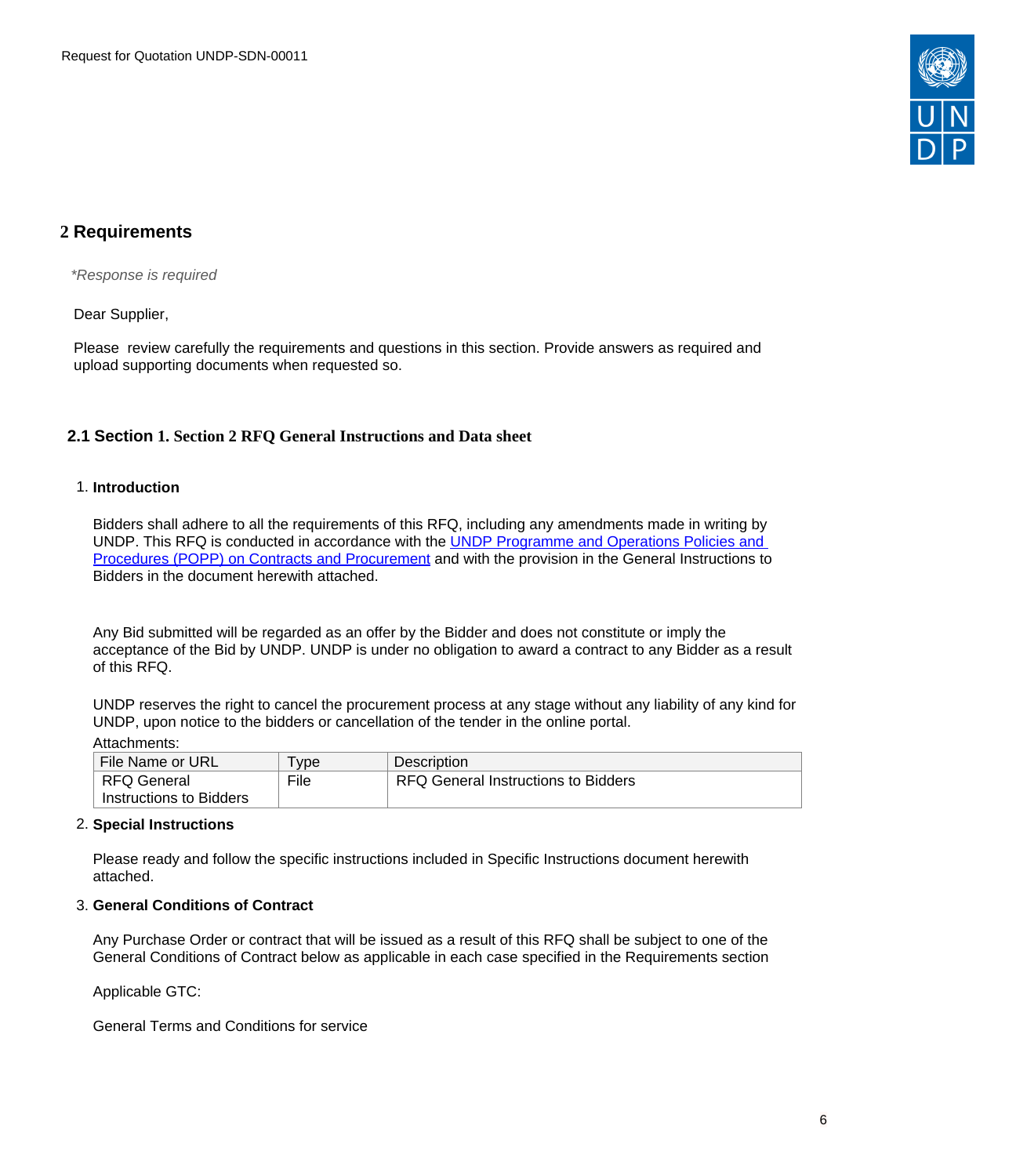

## <span id="page-6-0"></span>**2.2 Section 2. Documents to be submitted**

#### \*1. **Company Profile**

Please write a a very brief profile of the company highlighting areas of expertise, capacity, and experience.. Please upload attachments for more comprehensive description of your company, in addition to the brief profile written directly in the system.

Response attachments are required*.*

### \*2. **REQUIRED TEAM EXPERIENCE**

Did you submit the CVs of the Required team ?

|                  | <b>Description</b>     | <b>Required</b>                                                                                                           |
|------------------|------------------------|---------------------------------------------------------------------------------------------------------------------------|
|                  | <b>Project Manager</b> | 10 or more years of experience in project managment. With master<br>degree in construction project management.            |
| Design Architect |                        | 7 or more years of experience in designing administration facilities.<br>With Master degree in Architectural Engineering. |

#### \*3. **Do you comply with the Payment terms ?**

Payment terms is :

payment after 100 % of satisfactory completion of the Required deliverables that described in the SOW and after certifying by the UNDP engineer

#### \*4. **Registration Certificate**

Have you provided a copy of your Valid Registration of the Company at the Organizing Council for Consultancy Firms Certificate?

Target: Yes

#### \*5. **List of recent projects**

Have you provided a list of recent projects and their value, indicating client's contact details who may be contracted for further information on those contracts?

Did you share a proven experience in 3 Similar projects, Please attach copy of the contract or the PO of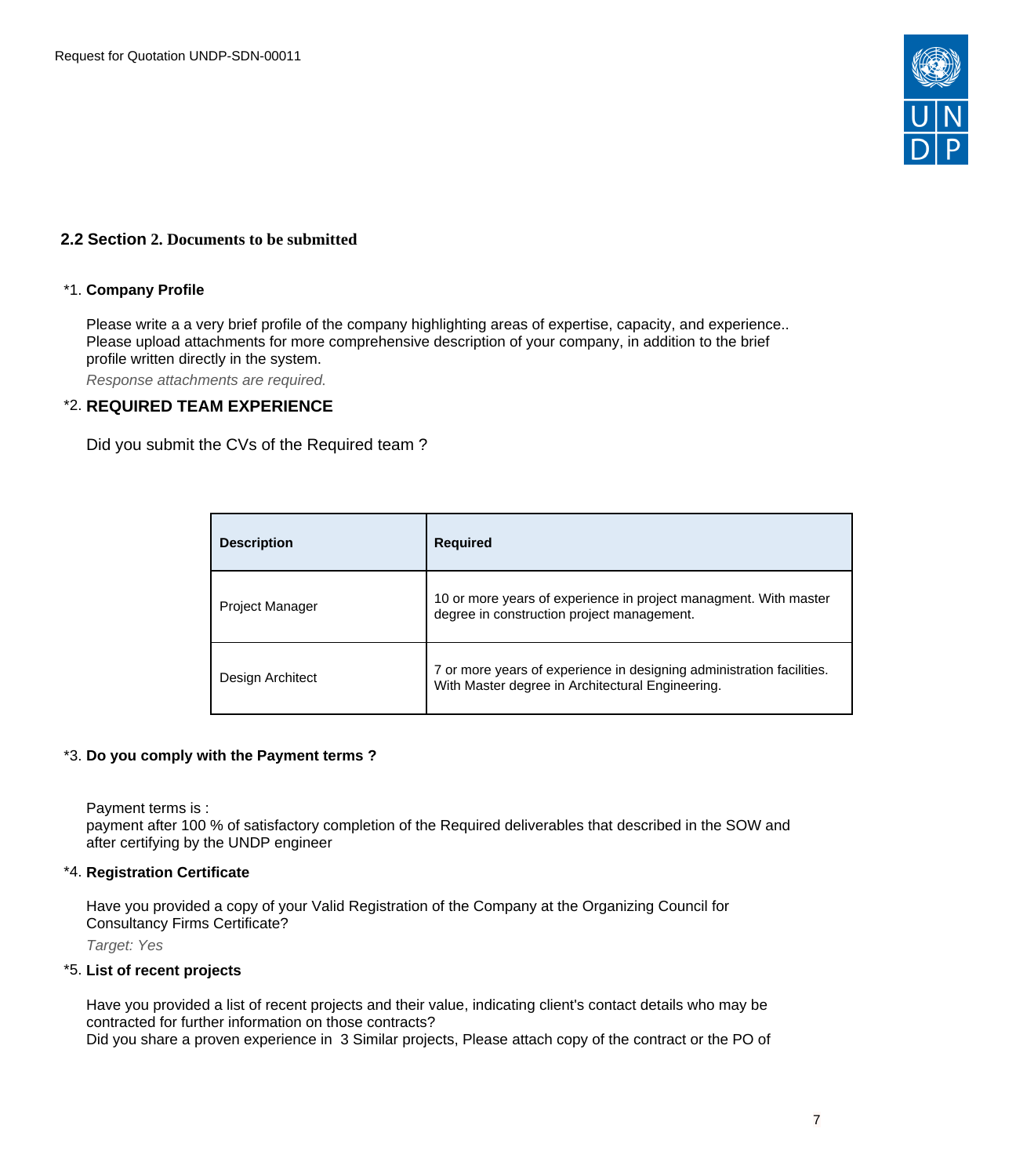

#### two innovation designs

Target: Did you attach list of recent projects and their value, indicating client's contact details

#### \*6. **List of ongoing projects with UNDP and other national/multi-national org.**

Have you provided a list of ongoing projects, and their values, with UNDP and other national or multinational organizations, including contact details of clients and current completion ratio of each project?

#### \*7. **Offer validity**

Confirm validity of your offer from deadline of RFQ which is 60 Days ?

### \*8. **Did you attach the detailed financial offer ?**

Kindly fill the attached template and reupload it again in your submission

Attachments:

| .                          |      |             |
|----------------------------|------|-------------|
| File<br>URL<br>Name or     | vpe  | Description |
| Financial<br>Il Offer.docx | File |             |

#### I-1. **Compliance with requirements in this section**

Internal for evaluation team: Mark score as 1 if offer has complied with all requirements in this section overall. Mark 0 I not. If marked as 0, system will disqulify offer automatically.

## <span id="page-7-0"></span>**2.3 Section 3. Annex 1: Schedule of Requirements**

#### \*1. **Compliance with technical requirements**

Please confirm whether you comply with technical requirements. Indicate per each line if complying fully and state if any deviations. Upload the full document as per template provided and add additonal technical documentation as needed.

#### \*2. **Delivery time**

Confirm that you meet the required delivery time as indicated below in calendar days from the contract signature. Provide a delivery plan indiacating how many days per each of the key milestones.

| <b>Description of Services</b> | <b>Proposed</b><br>Duration |
|--------------------------------|-----------------------------|
|--------------------------------|-----------------------------|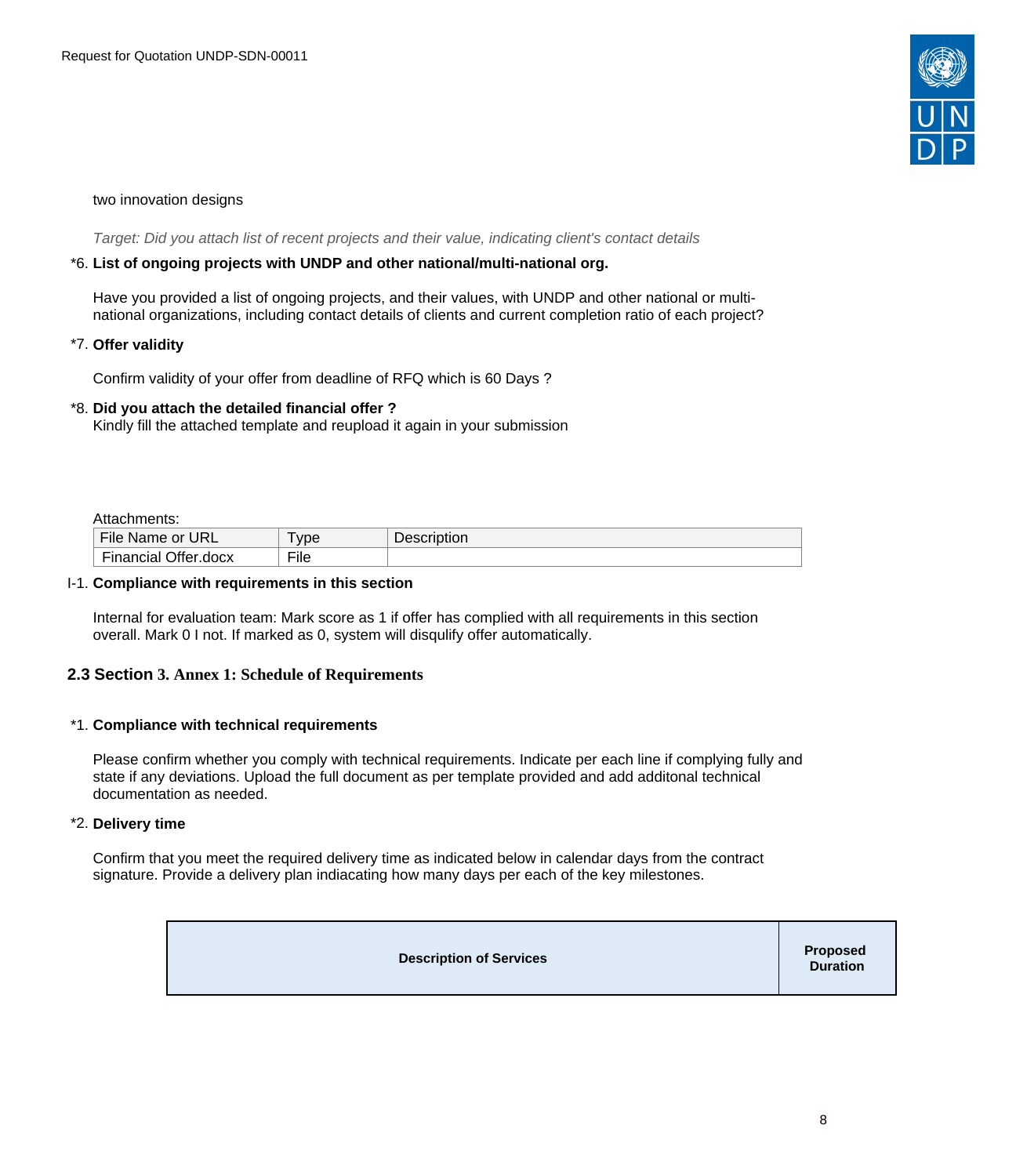

| <b>TASK ONE: Site Assessment, Identity Requirements:</b> |                                                                                                                                                                                                       |                  |
|----------------------------------------------------------|-------------------------------------------------------------------------------------------------------------------------------------------------------------------------------------------------------|------------------|
| 1.                                                       | Arrange meetings, site surveys and data collection from UNDP units.                                                                                                                                   | One Week         |
| 2.                                                       | Constructional, structural and any other required tests                                                                                                                                               |                  |
|                                                          | TASK TWO: one to three design scenarios with Estimated Detailed BOQ for each one, with<br>Working drawings package, Specifications, and Works schedule development:                                   |                  |
| 1.                                                       | Develop the Concept design drawings and Presentation (exterior and interior),<br>including 3D renders of selected / principal areas, materials samples, and technical<br>specifications presentation. |                  |
| 2.                                                       | Develop the Working drawings package. Architectural and design drawings and<br>specifications, including all necessary floor plans, sections, elevations, schemes, details.                           |                  |
| 3.                                                       | Design a Storm drainage system - Flood & rains prevention solutions.                                                                                                                                  | <b>Two Weeks</b> |
| 4.                                                       | MEP drawings and specifications, including low-voltage systems, solar systems.                                                                                                                        |                  |
| 5.                                                       | BOQ for works with price estimate per block.                                                                                                                                                          |                  |
| 6.                                                       | Develop works execution time schedule.                                                                                                                                                                |                  |
| 7.                                                       | Comprehensive listing of technical requirements for tendering process.                                                                                                                                |                  |
|                                                          |                                                                                                                                                                                                       |                  |

Response attachments are optional*.*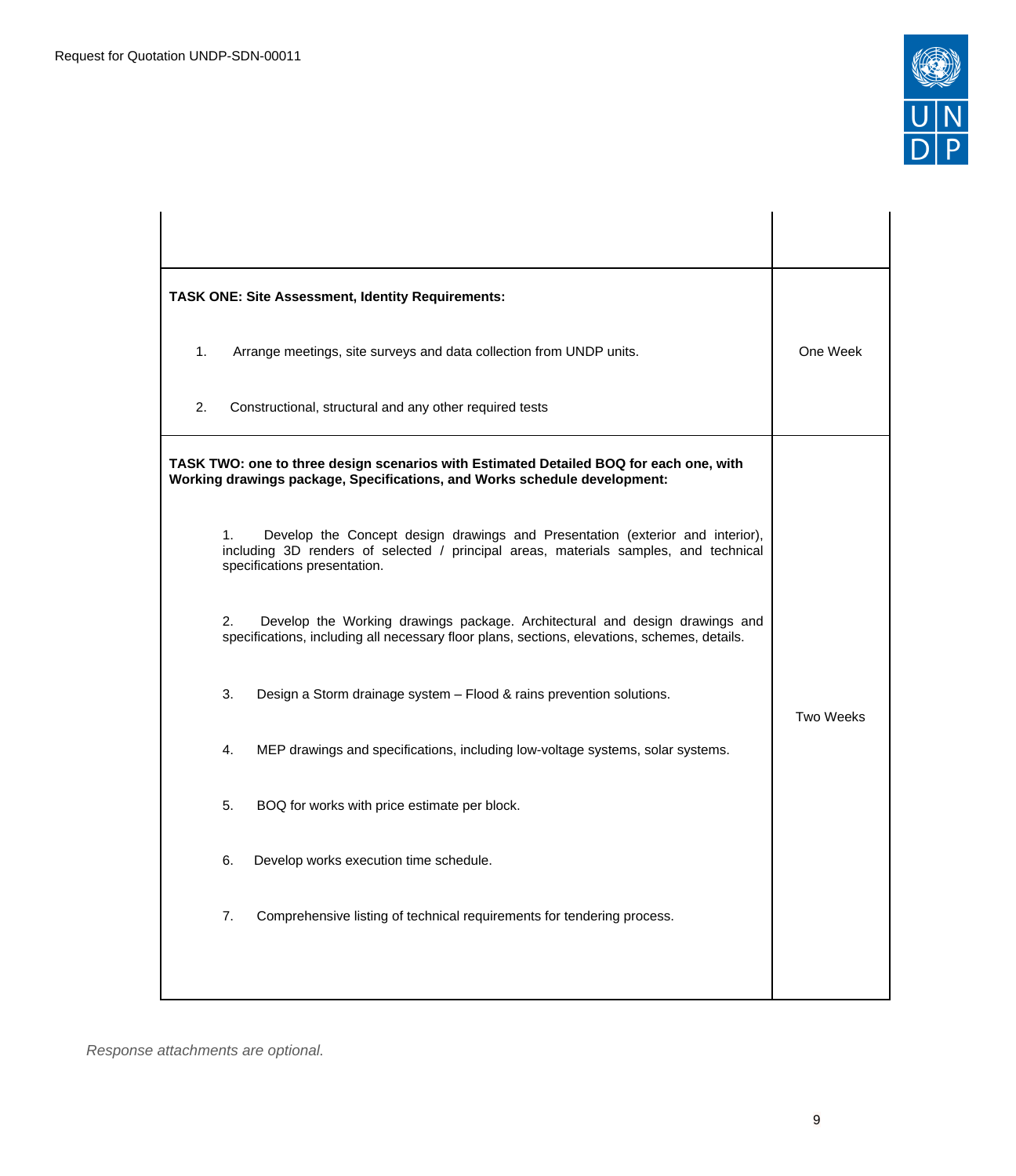

### \*3. **Exact address of delivery location**

Accept to deliver to the address(es) and locations indicated in the RFQ herewith: UNDP Country office - Sudan

House7, Block5, Gama'a Avenue

### I-1. **Compliance with technical requirements**

Internal for evaluation team: Mark score as 1 if offer has complied with all requirements in this section overall. Mark 0 I not. If marked as 0, system will disqulify offer automatically.

## <span id="page-9-0"></span>**2.4 Section 4. Annex 2 - Quotation submission form**

## \*1. **Legal name of bidder or Lead entity**

Provide the legal name of the bidder, or the Lead Entity in case of JVs Response attachments are optional*.*

#### \*2. **Legal Address**

Provide the legal address of the bidder Response attachments are optional*.*

## \*3. **Registration year**

Provide the registration year of the company

## \*4. **Legal structure**

Choose the applicable legal structure from the options below.

#### \*5. **UNGM registration**

Are you a UNGM registered vendor? If yes, provide UNGM number in the comments box

## \*6. **ISO 9000 or equivalent**

Do you possess an ISO 9000 certificate or equivalent? If yes, upload a copy.

### \*7. **ISO 14001 or 14064**

Does your Company hold any accreditation such as ISO 14001 or ISO 14064 or equivalent related to the environment? (If yes, provide a Copy of the valid Certificate):

## \*8. **Company statement on Enviromental policy**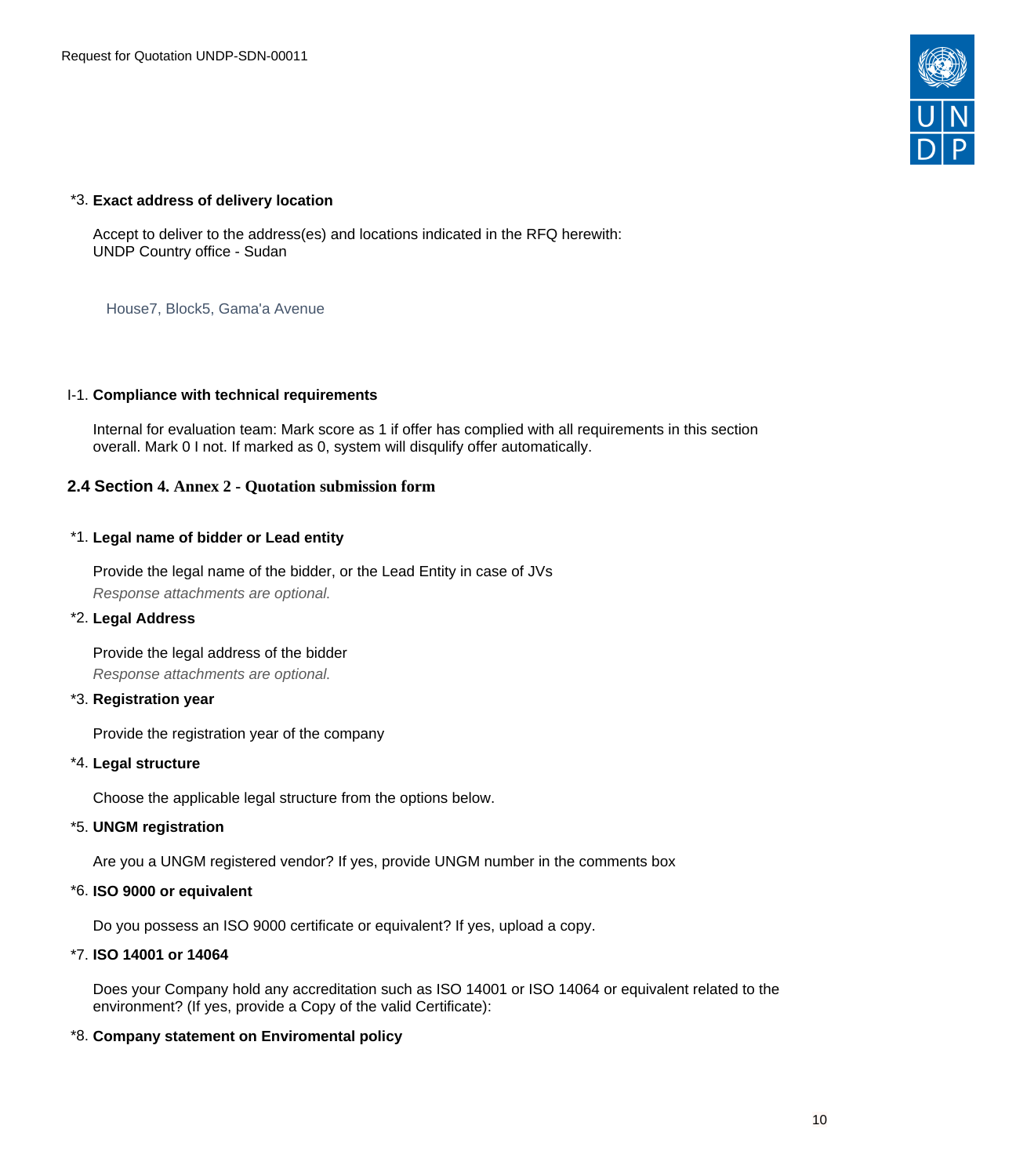

Does your Company have a written Statement of its Environmental Policy? (If yes, provide a Copy)

#### \*9. **Commitment to sustainability**

Does your organization demonstrate significant commitment to sustainability through some other means, for example internal company policy documents on women empowerment, renewable energies or membership of trade institutions promoting such issues (If yes, provide a Copy)

#### \*10. **Member of UN Global Compact**

Is your company member of UN Global Compact?

#### \*11. **Bank Information**

Please provide the following bank information and upload a bank document as proof: Bank Name: Bank Address: IBAN: SWIFT/BIC: Account Currency: Account number:

Response attachments are optional*.*

#### \*12. **Previous relevant experience**

Provide information on most recent 3 relevant contracts, upload table if needed: Name of previous contracts Client & Reference Contact Details including e-mail Contract Value Period of activity Types of activities undertaken

Response attachments are optional*.*

#### I-1. **Compliance with requirements in this section**

Internal for evaluation team: Mark score as 1 if offer has complied with all requirements in this section overall. Mark 0 I not. If marked as 0, system will disqulify offer automatically.

#### <span id="page-10-0"></span>**2.5 Section 5. Bidder Declaration**

#### \*1. **Requirements and Terms and Conditions**

Requirements and Terms and Conditions: I/We have read and fully understand the RFQ, including the RFQ Information and Data, Schedule of Requirements, the General Conditions of Contract, and any Special Conditions of Contract. I/we confirm that the Bidder agrees to be bound by them.

#### \*2. **Capacity and capability**

I/We confirm that the Bidder has the necessary capacity, capability, and necessary licenses to fully meet or exceed the Requirements and will be available to deliver throughout the relevant Contract period.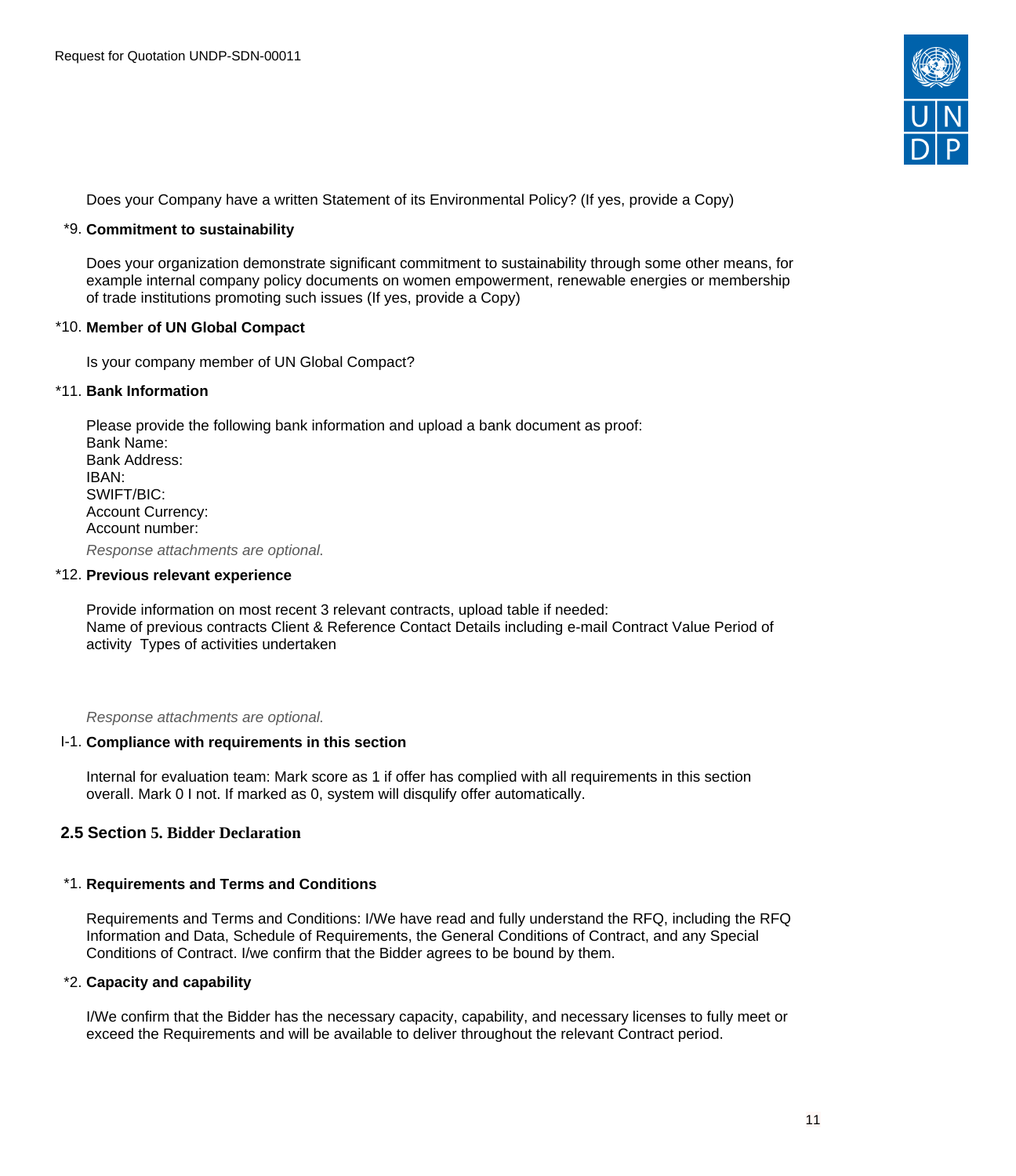

## \*3. **Ethics**

Ethics: In submitting this Quote I/we warrant that the bidder: has not entered into any improper, illegal, collusive or anti-competitive arrangements with any Competitor; has not directly or indirectly approached any representative of the Buyer (other than the Point of Contact) to lobby or solicit information in relation to the RFQ ;has not attempted to influence, or provide any form of personal inducement, reward or benefit to any representative of the Buyer.

### \*4. **Code of Conduct**

I/We confirm to undertake not to engage in proscribed practices, , or any other unethical practice, with the UN or any other party, and to conduct business in a manner that averts any financial, operational, reputational or other undue risk to the UN and we have read the United Nations Supplier Code of Conduct : https://www.un.org/Depts/ptd/about-us/un-supplier-code-conduct and acknowledge that it provides the minimum standards expected of suppliers to the UN.

### \*5. **Conflict of Interest**

I/We warrant that the bidder has no actual, potential, or perceived Conflict of Interest in submitting this Quote or entering a Contract to deliver the Requirements. Where a Conflict of Interest arises during the RFQ process the bidder will report it immediately to the Procuring Organisation's Point of Contact.

### \*6. **Prohibitions and Sanctions**

l/We hereby declare that our firm, its affiliates or subsidiaries or employees, including any JV/Consortium members or subcontractors or suppliers for any part of the contract is not under procurement prohibition by the United Nations, including but not limited to prohibitions derived from the Compendium of United Nations Security Council Sanctions Lists and have not been suspended, debarred, sanctioned or otherwise identified as ineligible by any UN Organization or the World Bank Group or any other international Organization.

#### \*7. **Bankruptcy**

l/We have not declared bankruptcy, are not involved in bankruptcy or receivership proceedings, and there is no judgment or pending legal action against them that could impair their operations in the foreseeable future.

#### \*8. **Offer Validity Period**

I/We confirm that this Quote, including the price, remains open for acceptance for the Offer Validity.

## \*9. **Acceptance of contract**

I/We understand and recognize that you are not bound to accept any Quotation you receive, and we certify that the goods offered in our Quotation are new and unused.

#### \*10. **Signatory person**

I/We hereby confirm that this offer in the system is submitted by an authorized person from the company and it warrants and agrees that he/she been authorized by the Organization/s to make this declaration on its/their behalf.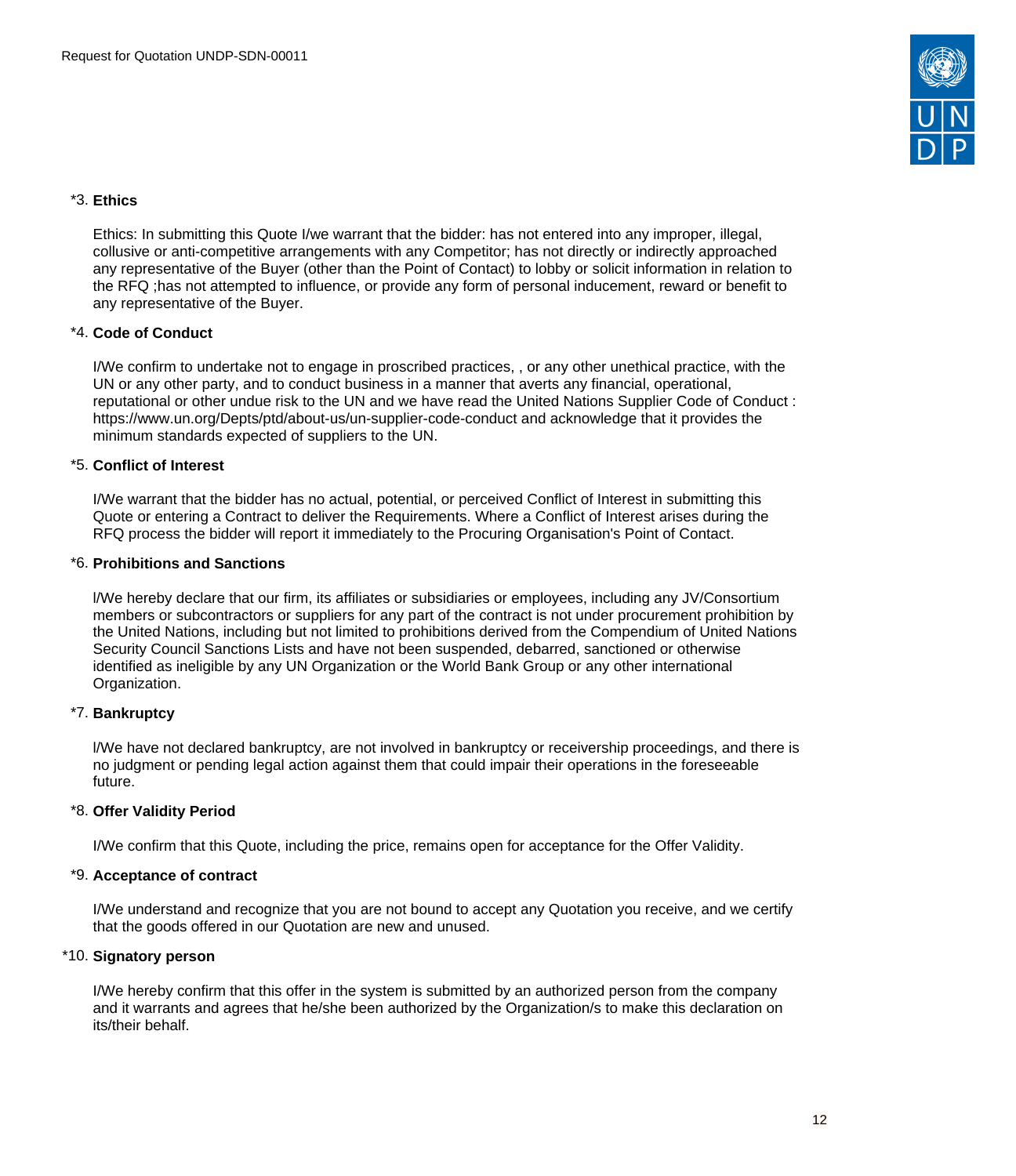

## <span id="page-12-0"></span>**2.6 Section 6. Annex 3 - Financial offer**

#### 1. **Finanical offer**

Please provide detailed pricing directly in the system per each line, unless otherwise instructed by UNDP. By submitting the financial offer in the system, your company confirms acceptance of all the terms indicated in this RFQ document.

### I-1. **Compliance with finanical offer requirements**

Internal for evaluation team: Mark score as 1 if offer has complied with all requirements in this section overall. Mark 0 I not. If marked as 0, system will disqulify offer automatically.